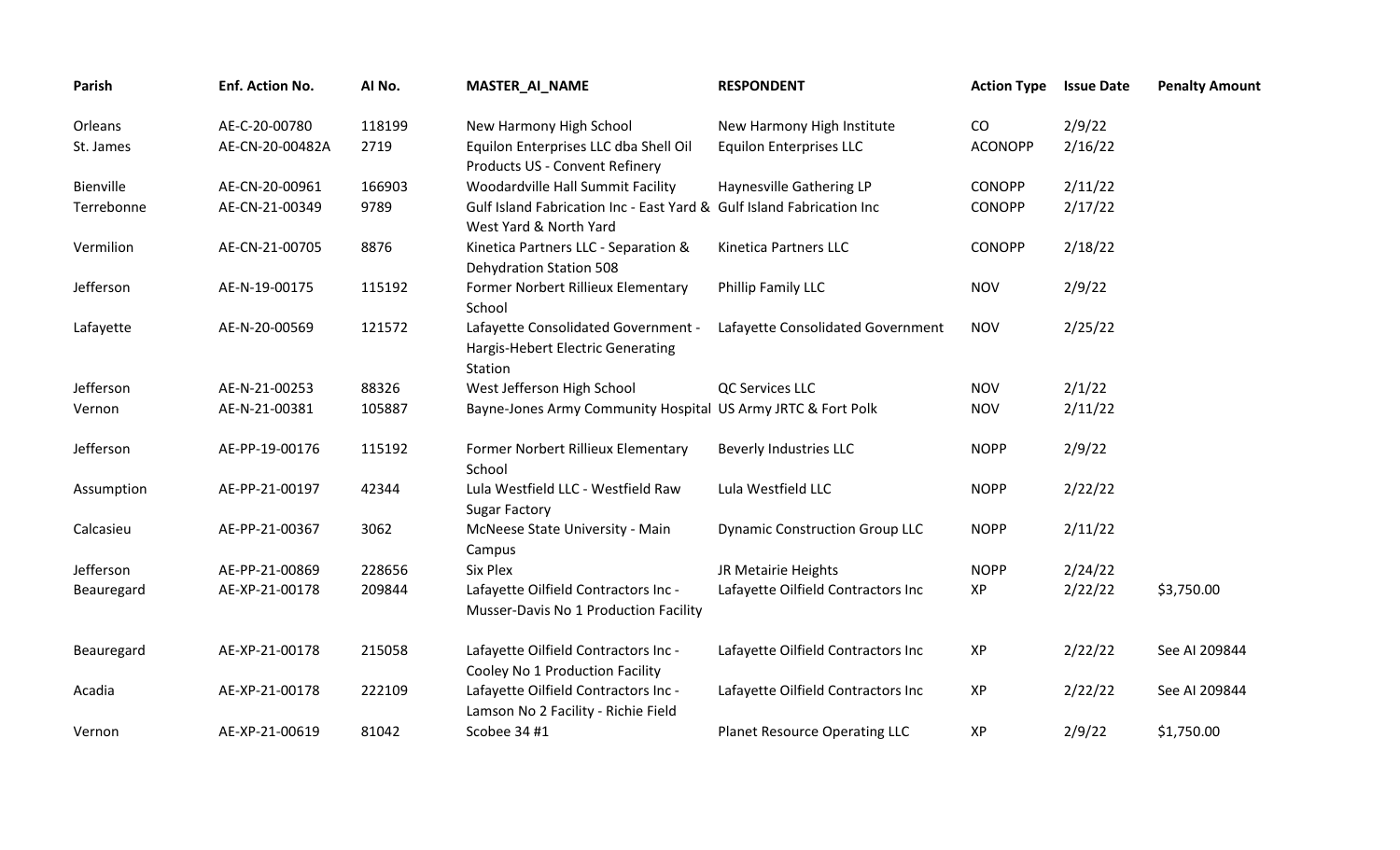| Terrebonne           | AE-XP-21-00823 | 194894 | Eagle Industrial Equipment Inc - Houma Eagle Industrial Equipment Inc<br>Yard |                                        | XP            | 2/2/22  | \$750.00   |
|----------------------|----------------|--------|-------------------------------------------------------------------------------|----------------------------------------|---------------|---------|------------|
| Iberville            | AE-XP-22-00017 | 8056   | Chem Carriers LLC - Plaquemine Point Chem Carriers LLC<br>Shipyard            |                                        | XP            | 2/22/22 | \$500.00   |
| St. Landry           | AE-XP-22-00045 | 163238 | 2 O'Clock Bayou Land Corp 13 #1 & 14<br>#1 Tank Battery                       | Panther Bayou Energy LLC               | XP            | 2/22/22 | \$1,250.00 |
| Ascension            | HE-CN-21-00900 | 3400   | Occidental Chemical Corporation -<br><b>Geismar Facility</b>                  | <b>Occidental Chemical Corporation</b> | <b>CONOPP</b> | 2/3/22  |            |
| Iberville            | HE-CN-22-00147 | 126578 | Shintech Louisiana LLC - Shintech<br>Plaquemine Plant                         | Shintech Louisiana LLC                 | <b>CONOPP</b> | 2/18/22 |            |
| Rapides              | MM-CN-21-00713 | 147560 | Deep South Pumping Inc                                                        | Deep South Pumping Inc                 | <b>CONOPP</b> | 2/14/22 |            |
| Orleans              | MM-CN-21-00745 | 164787 | <b>Metro Services Group</b>                                                   | Metro Services Group                   | CO            | 2/2/22  |            |
| St. Bernard          | MM-XP-21-00138 | 214647 | Donald Meyer Repair                                                           | Mr. Donald Meyer                       | XP            | 2/16/22 | \$2,500.00 |
| Calcasieu            | SE-AO-21-00659 | 223743 | Tracy Ogea / Chris Cormier                                                    | Ms. Tracy Ogea                         | AO            | 2/2/22  |            |
| Tensas               | SE-AO-21-00766 | 230012 | James South Property - Unauthorized<br>Dump & Burn Site                       | Mr. James South                        | AO            | 2/18/22 |            |
| Bienville            | SE-C-21-00527  | 165667 | <b>Winfield Brothers Transport</b>                                            | Winfield Brothers Transport LLC        | CO            | 2/23/22 |            |
| <b>Bossier</b>       | SE-C-21-00527  | 177225 | Winfield Brothers Transport                                                   | Winfield Brothers Transport LLC        | CO            | 2/23/22 |            |
| St. John the Baptist | SE-C-21-00571  | 25784  | GMA Garnet (USA) Corp - Reserve<br><b>Processing Plant</b>                    | <b>GMA Garnet (USA) Corp</b>           | CO            | 2/7/22  |            |
| St. Landry           | SE-C-21-00653  | 124544 | <b>Sterling Value Pre-Owned</b>                                               | <b>Sterling Automotive Group Inc</b>   | CO            | 2/9/22  |            |
| Orleans              | SE-C-21-00661  | 215748 | Andres' Used Tires                                                            | Andres' Used Tire Shop LLC             | CO            | 2/1/22  |            |
| Natchitoches         | SE-C-21-00712  | 75826  | Natchitoches Tire Shop                                                        | Mr. Mohamed Mozeb                      | CO            | 2/3/22  |            |
| East Baton Rouge     | SE-C-21-00741  | 176730 | Signature Rides LLC                                                           | Signature Rides LLC                    | CO            | 2/7/22  |            |
| Vernon               | SE-CN-21-00532 | 82479  | Schamerhorn C&D Landfill Inc -<br><b>Backhoe &amp; Trucking</b>               | Schamerhorn C/D Landfill Inc           | <b>CONOPP</b> | 2/7/22  |            |
| Calcasieu            | SE-CN-21-00603 | 7744   | McManus Construction Inc - Old Town<br>Road Landfill                          | <b>McManus Construction LLC</b>        | <b>CONOPP</b> | 2/9/22  |            |
| Iberia               | SE-CN-21-00751 | 227210 | Green Valley Auto Sale Inc                                                    | Green Valley Auto Sale Inc             | <b>CONOPP</b> | 2/1/22  |            |
| Calcasieu            | SE-N-21-00803  | 223743 | Tracy Ogea / Chris Cormier                                                    | Mr. Chris Cormier                      | <b>NOV</b>    | 2/1/22  |            |
| Caddo                | SE-N-22-00072  | 1916   | <b>General Scrap Material</b>                                                 | Monroe Iron & Metal Co Inc             | <b>NOV</b>    | 2/23/22 |            |
| Webster              | SE-N-22-00073  | 178024 | A J Price Tire                                                                | A J Price Inc                          | <b>NOV</b>    | 2/23/22 |            |
| Acadia               | SE-P-21-00149  | 28363  | Ronnie's Car Care LLC                                                         | Ronnie's Car Care LLC                  | PA            | 2/25/22 | \$2,322.24 |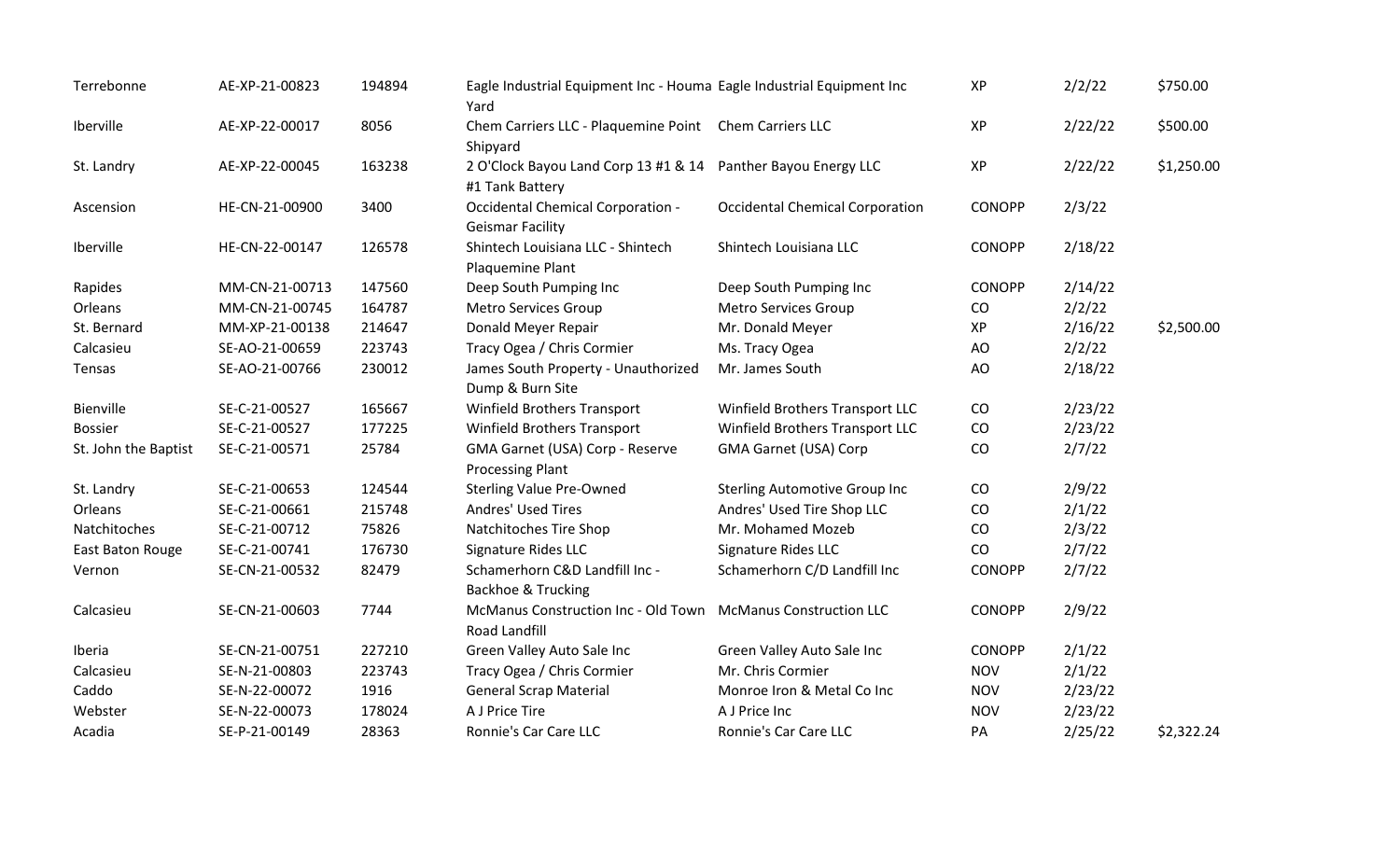| St. Mary     | SE-PP-21-00689 | 9340   | St Mary Parish Government - Harold J<br>"Babe" Landry Landfill                                                   | St Mary Parish Government             | <b>NOPP</b>   | 2/22/22 |            |
|--------------|----------------|--------|------------------------------------------------------------------------------------------------------------------|---------------------------------------|---------------|---------|------------|
| St. Tammany  | SE-XP-21-00720 | 209186 | Elizabeth Gonzales Property -<br><b>Unauthorized Dump Site</b>                                                   | Alton Tree Service LLC                | XP            | 2/16/22 | \$3,300.00 |
| Morehouse    | UE-P-20-00687  | 69093  | Hargrove's Cooper Lake Grocery LLC                                                                               | Mr. Luisa Macabanti                   | PA            | 2/9/22  | \$1,323.73 |
| Lafayette    | UE-P-21-00079  | 43653  | Corner Stop #2                                                                                                   | A&R Development Inc                   | PA            | 2/2/22  | \$1,608.47 |
| Rapides      | UE-XP-21-00669 | 72125  | Super Sak #3                                                                                                     | Mr. Nick Salem                        | XP            | 2/11/22 | \$750.00   |
| St. Landry   | WE-C-20-00834A | 3217   | Opelousas City of - Candy Street WWTF City of Opelousas                                                          |                                       | <b>ACO</b>    | 2/18/22 |            |
| Iberia       | WE-C-21-00050A | 18871  | <b>Gulf Crown Seafood Company Inc</b>                                                                            | <b>Gulf Crown Seafood Company Inc</b> | <b>ACO</b>    | 2/14/22 |            |
| Evangeline   | WE-C-21-00276A | 33099  | Evangeline Parish Police Jury - Ward 1<br><b>Industrial Park STP</b>                                             | Evangeline Parish Police Jury         | <b>ACO</b>    | 2/14/22 |            |
| Evangeline   | WE-C-21-00323A | 41438  | Evangeline Parish Police Jury - Wyble<br><b>Area Subdivision STP</b>                                             | Evangeline Parish Police Jury         | <b>ACO</b>    | 2/16/22 |            |
| Ouachita     | WE-C-21-00340  | 19103  | West Monroe City of - WWTP                                                                                       | City of West Monroe                   | CO            | 2/18/22 |            |
| Iberia       | WE-C-21-00513A | 30581  | Sewerage District #1 of Iberia Parish &<br>City of New Iberia - Tete Bayou Waste<br><b>Water Treatment Plant</b> | Sewerage District #1 of Iberia Parish | <b>ACO</b>    | 2/14/22 |            |
| Lafayette    | WE-C-21-00881  | 33786  | Broussard Town of - Cote Gelee<br>Wetland Wastewater Assimilation<br>Project                                     | City of Broussard                     | CO            | 2/11/22 |            |
| Not assigned | WE-C-21-00892  | 19979  | Amite City Town of Treatment Facility                                                                            | City of Amite City                    | CO            | 2/18/22 |            |
| Caddo        | WE-CN-21-00296 | 140238 | Hillcrest Builders & Construction Inc -<br><b>Miller's Crossing Treatment Facility</b>                           | Hillcrest Builders & Construction Inc | <b>CONOPP</b> | 2/23/22 |            |
| Allen        | WE-CN-21-00607 | 19356  | Oakdale City of - Wastewater<br><b>Treatment Facility</b>                                                        | City of Oakdale                       | <b>CONOPP</b> | 2/16/22 |            |
| Concordia    | WE-CN-21-00655 | 38522  | Concordia Parish Sewerage District #1 - Concordia Parish Sewerage District #1<br><b>Ridgecrest WWTP</b>          |                                       | <b>CONOPP</b> | 2/11/22 |            |